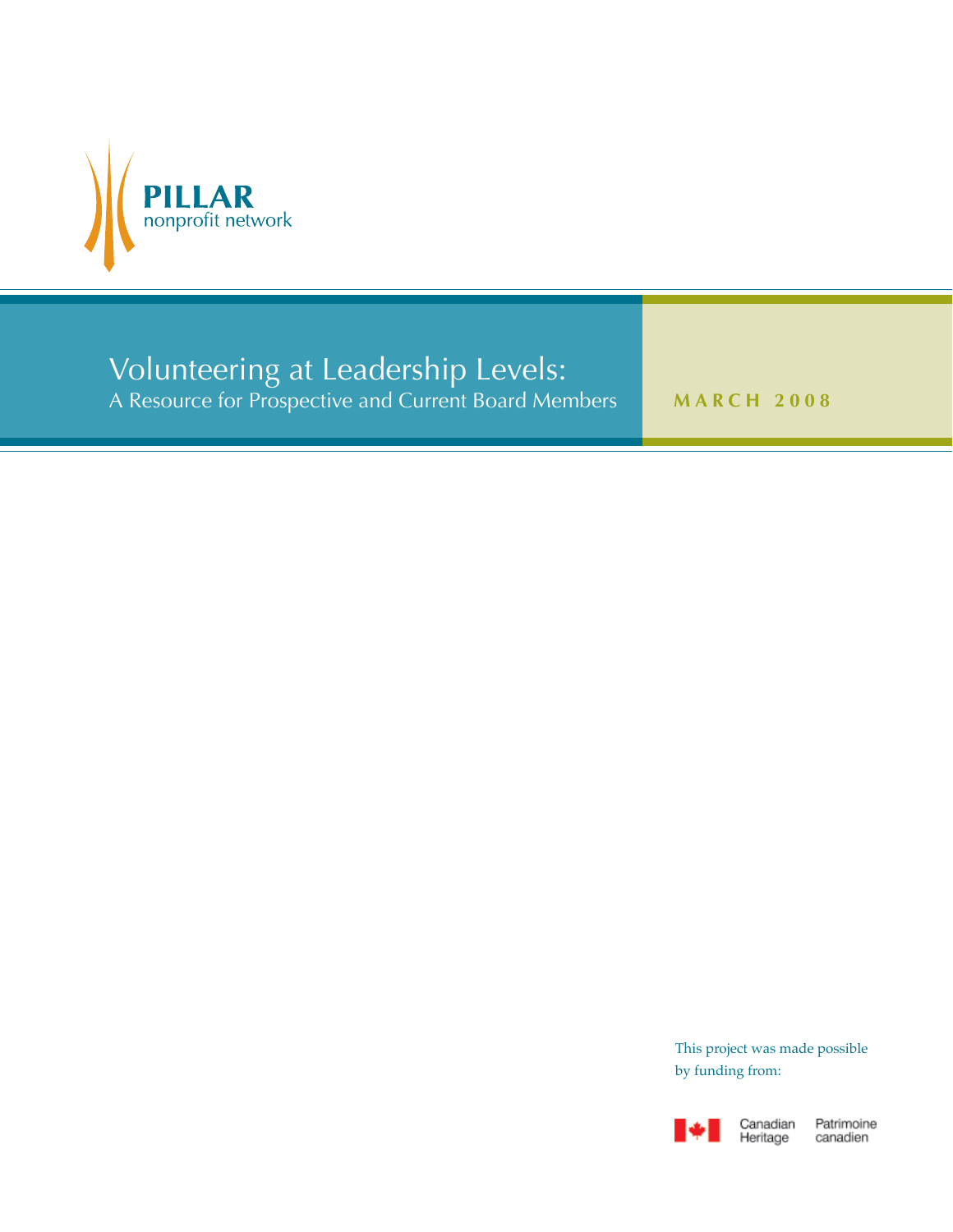

# Acknowledgements:

The coordinator of the Board Diversity Project was Nana Yanful and Wei Wu served as the project support staff.

For their support, special thanks are extended to Pillar Nonprofit Network's Board Diversity Project Advisory Committee, staff and volunteers as well as our community partners and funder:

### Board Diversity Project Advisory Committee

Mohamed Al-Adeimi, Rashmi Bhat, Ellen Frood, Alison Konrad, Dharshi Lacey, Vielka Lay, Evelina Silveira, Troy Townsend

### Staff and Volunteers Michelle Baldwin, Mindy Gordon, Glenn Howlett

### Community Partners

The United Way of London & Middlesex, Community Services Coordination Network, London Public Library, Richard Ivey School of Business and the City of London

### Project Funder

Canadian Heritage - Multiculturalism & Aboriginal Peoples' Programs

This toolkit is dedicated to all the organizations that participated in the project.

PILLAR NONPROFIT NETWORK 251 DUNDAS STREET LONDON, ON N6A 6H9 T: 519-433-7876 F: 519-435-0227 WWW.PILLARNONPROFIT.CA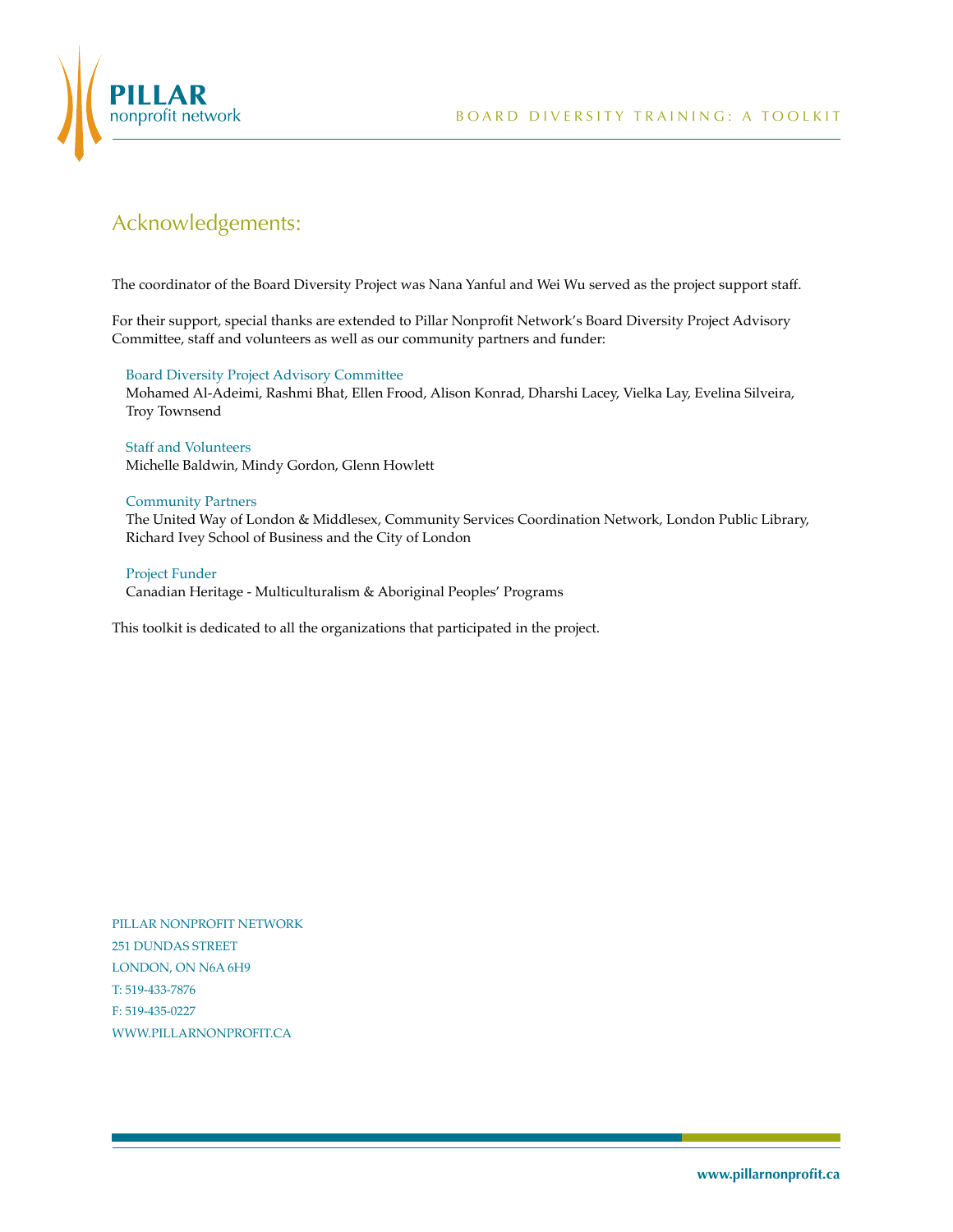

# **Table of Contents**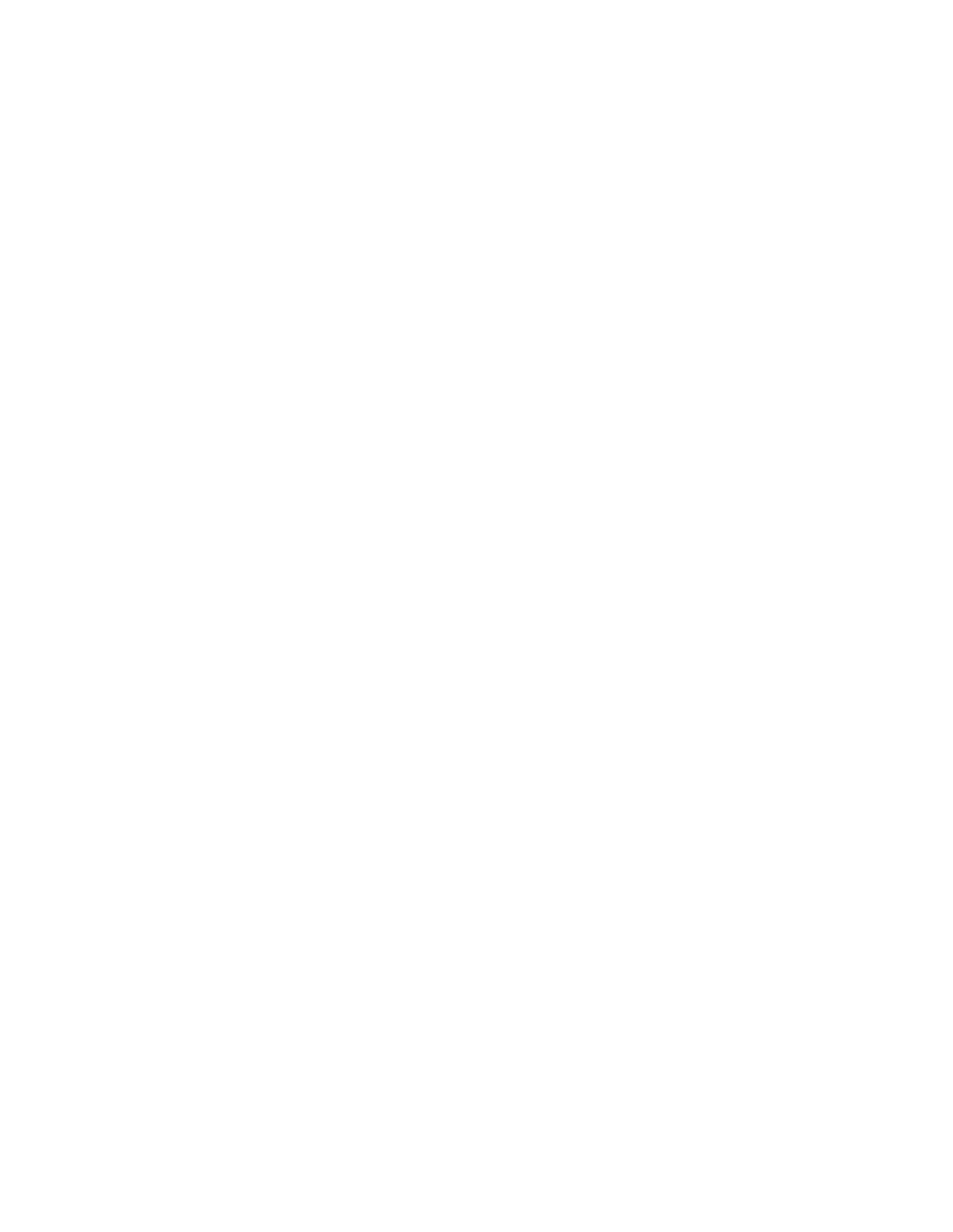



# Introduction

Canada is becoming increasingly diverse, as rising immigration levels have led to a change in the demographic composition of cities across the country.

In London, the percentage of immigrants increased by 31% between 1981 and 2001. According to the 2006 national census results, London is home to 75,620 immigrants, making up 22% of the total population. It is important for organizations to reflect the changing population of our communities and to incorporate new Canadians and individuals from ethno-racial communities in their organizations. Unfortunately, the majority of leadership structures in London's nonprofit organizations are not reflective of the rapidly changing society, and they have yet to adapt their policies and procedures to this.

Pillar Nonprofit Network surveyed 78 board directors from 10 organizations through the Board Diversity Project. Of the 78 board members, only five (6.4%) self-identified as racialized persons. This confirmed that ethno-racial communities are under-represented in decision-making and leadership positions in London's nonprofit organizations.

Pillar Nonprofit Network conducted research in 2004 related to the participation and inclusion levels of racialized communities and new Canadians in nonprofit organizations. The study, *London's Voluntary Sector Employment and Training Needs Study*, showed that only "one in five organizations recruited visible minority volunteers on their board (20.9%) and fewer than 10% of organizations recruited at least one newcomer to their boards of directors." The survey went on to reveal that some organizations choose not to hire newcomers to their board since they feel these individuals do not bring with them the experience and contacts that other candidates provide.

In an open-ended response, one organization indicated, "The board volunteers are required to have extensive networks within the business community and geographic area they represent. This requires that they have been involved in their local communities and are quite active when they join our board. They must also join the board as a high profile representative of a particular constituency or business organization. This precludes newcomers from taking an active role on the Board. However, they are able to participate at the committee level."<sup>1</sup>

The nonprofit sector exists to create and deliver respectable and quality services to the community. It provides resources and generates public dialogue that ethno-racial and cultural communities can equitably engage in.

### **The Board Diversity Project**

Given the demographic reality and the increasing interest from nonprofit organizations to address diversity issues at a governance level, Pillar Nonprofit Network embarked on the Board Diversity Project in September 2006. This project was funded by Canadian Heritage through its Multiculturalism & Aboriginal Peoples' Programs.

The main objectives of this project were:

- To help nonprofit boards of directors become more inclusive and reflective of the community.
- To increase the capacity, knowledge and confidence of individuals from ethno-racial communities who are interested in serving in leadership positions, thereby creating a new pool of skilled board candidates.
- To consult and work with ethno-racial communities, providing a connection to nonprofit organizations that address the needs and interests of both groups

<sup>1</sup> Daya, S., El-Hourani, M.H., De Long, B., *London's Voluntary Sector Employment and Training Needs Study*, Pillar – Voluntary Sector Network. Pillar Nonprofit Network. 2004.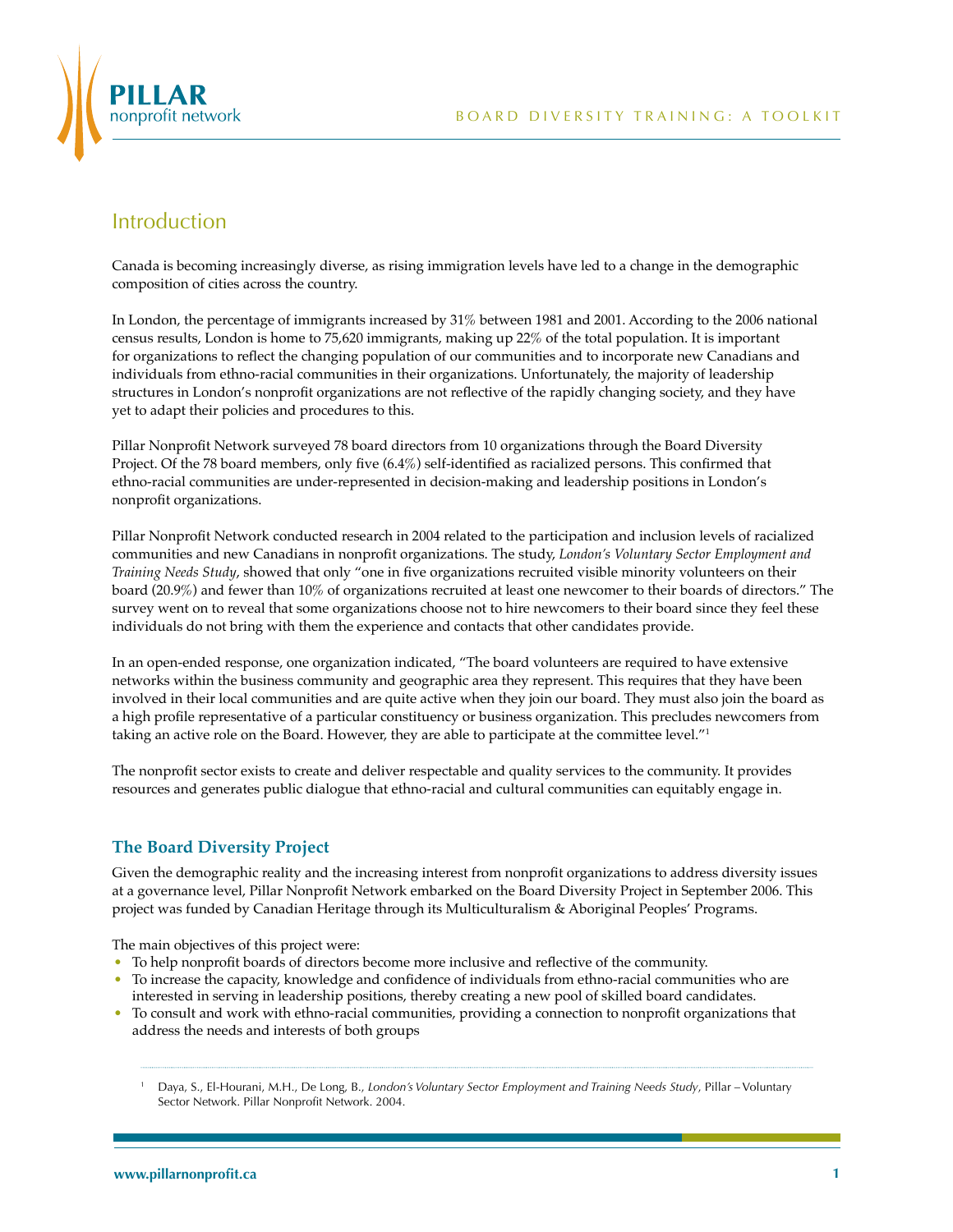

• To raise awareness in the nonprofit sector and beyond about the importance of creating inclusive, responsive and accessible organizations and institutions.

Pillar Nonprofit Network provided cultural competency self-assessments to the organizations, professional development workshops at a group and individual level, as well as board orientation sessions to prospective board members from ethno-racial communities. With the help of skilled diversity consultants and facilitators, training and information materials were created for individuals interested in participating on boards of directors in the nonprofit sector.

Volunteering at Leadership Levels is a summary of these learnings and materials from the project, which was conducted in London, Ontario. This toolkit is for individuals who are interested in becoming members of a board of directors (or other leadership positions) or who currently sit on a board and would like to learn more about board governance issues. This resource is designed to be used in a nonprofit context.

# 1. The Nonprofit Sector

The nonprofit sector is an important cornerstone of Canadian society. In 2003, there were 161,000 nonprofit and voluntary organizations in Canada, and over 50% of those organizations were registered charities. A registered charity is an organization established and operated for charitable purposes and must devote its resources to charitable activities. Registered charities must fit into one of four categories of charitable purposes: relief of poverty; advancement of education; advancement of religion; or other purposes that benefit the community in a way the courts have said are charitable. A registered charity is exempt from most taxes and can issue tax deduction receipts. A nonprofit organization has tax-exempt status only.

Canada has the second largest nonprofit sector in the world. The sector contributes \$112 billion dollars to the Canadian economy. Although there are approximately two million paid employees in the nonprofit sector, more than half of all charities don't have any paid employees and therefore rely heavily on volunteer contribution. There are more than 19 million volunteers in Canada, contributing more than two billion hours of volunteer time or the equivalent of one million full-time jobs. On average this represents an average of 14,360 hours or 7.5 full-time jobs per organization per year. Volunteers are an integral part of any nonprofit organization. In London, there are more than 1150 nonprofits and registered charities. It would take approximately six full-time employees to replace the work of volunteers in each nonprofit organization. Volunteers in London contribute more than \$300 million in time to nonprofit organizations.

Volunteering is defined as an activity or service provided by an individual or a group, done by the volunteer's own free will, without coercion and with no expectation of financial payment.

<sup>2</sup> www.nonprofitscan.ca

<sup>3</sup> Imagine Canada. *The Canadian Nonprofit and Voluntary Sector in Comparative Perspective*, 2005. http://www.nonprofitscan.ca/ files/misc/jhu\_report\_en.pdf

<sup>4</sup> Daya, S., El-Hourani, M.H., De Long, B., *London's Voluntary Sector Employment and Training Needs Study*, Pillar – Voluntary Sector Network. Pillar Nonprofit Network. 2004.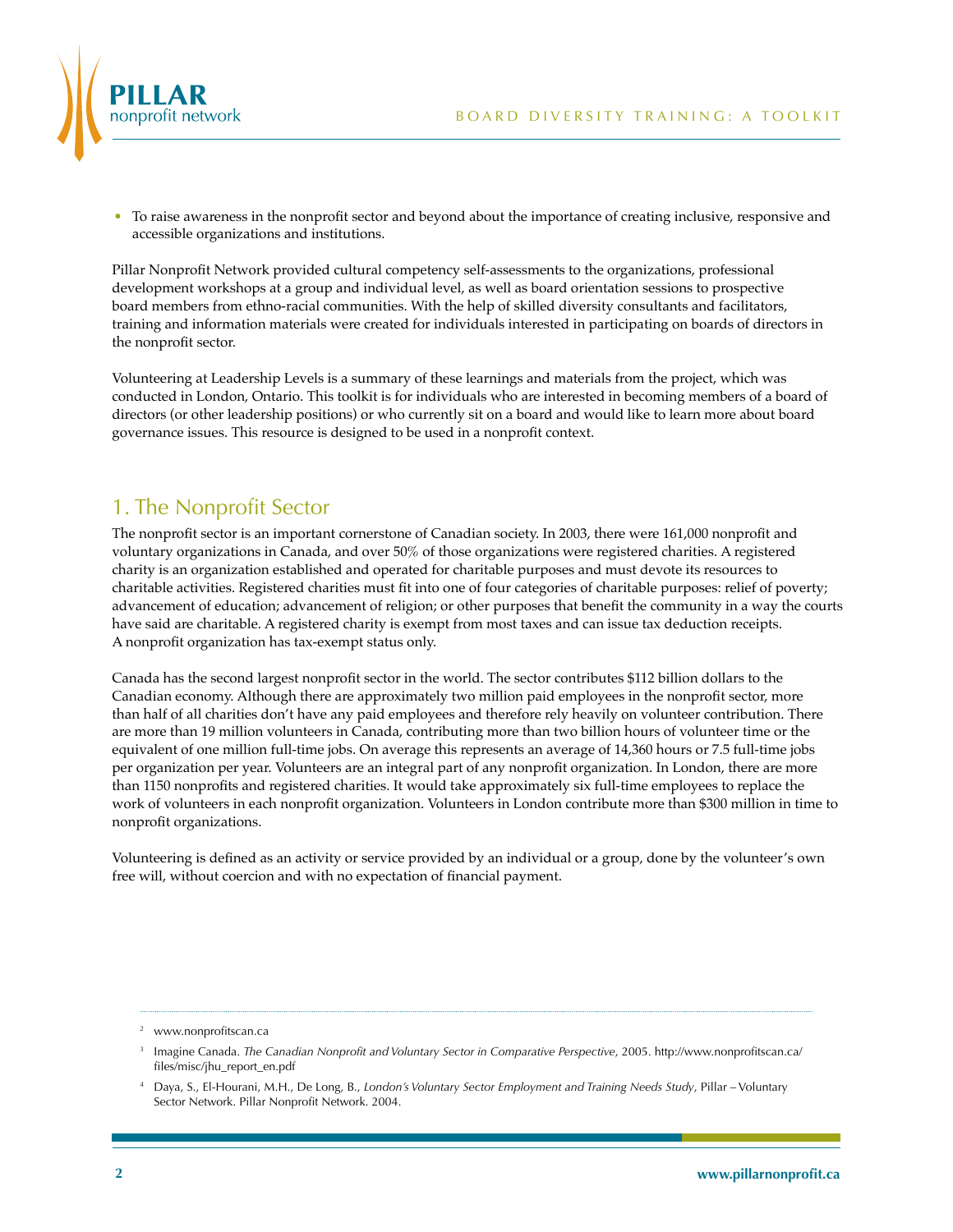



Imagine Canada defines the nonprofit and voluntary sector as having five structural-operational features:

- Organized: They have some structure and regularity to their operations, as reflected in regular meetings, a membership, and procedures for making decisions that participants recognize as legitimate, whether they are formally constituted or legally registered or not.
- Private: They are institutionally separate from the government, even though they may receive support from governmental sources.
- Non profit-distributing: They are not primarily commercial in purpose and do not distribute profits to a set of directors, stockholders, or managers.
- Self-governing: They have their own mechanisms for internal governance, are able to cease operations on their own authority, and are fundamentally in control of their own affairs.
- Voluntary: Membership or participation in them is not compulsory or coerced.

The nonprofit and voluntary sector complements and oftentimes supplements public services in areas such as health, education, social welfare, and culture. Through the nonprofit sector, individuals can join together to address community needs, participate in political life, and pursue individual and group interests. Voluntary and nonprofit organizations exist in a wide variety of areas such as sports and recreation, social services, arts and culture, and development and housing. Nonprofit organizations also include large institutions such as universities and colleges, education and research organizations, business and professional associations, and unions.

For more information on nonprofit organizations in Canada, here are some suggested reading materials:

### *Cornerstones of Community: Highlights from the National Survey of Nonprofit and Voluntary Organizations.* September 2004. http://www.carters.ca/pub/bulletin/charity/2004/chylb57.htm.

The highlights from this article include:

- How nonprofits are constituted
- Who they serve
- Where they are located
- Financial resources
- Human resources
- Organizational capacity

### *The Nonprofit and Voluntary Sector in Ontario: Regional Highlights from the National Survey of Nonprofit and Voluntary Organizations.* Imagine Canada. 2006. http://www.ccsd.ca/pubs/2003/fm/regional\_reports/nvso\_2006.pdf

*Some Facts on Canada's Nonprofit and Voluntary Sector in 2005.* Ryerson University, Faculty of Business. http://www.ryerson.ca/cvss/facts.html

*Work in the Nonprofit Sector: The Knowledge Gap.* The Philanthropist. September 1998. This article examines the human resource capacity in the nonprofit sector.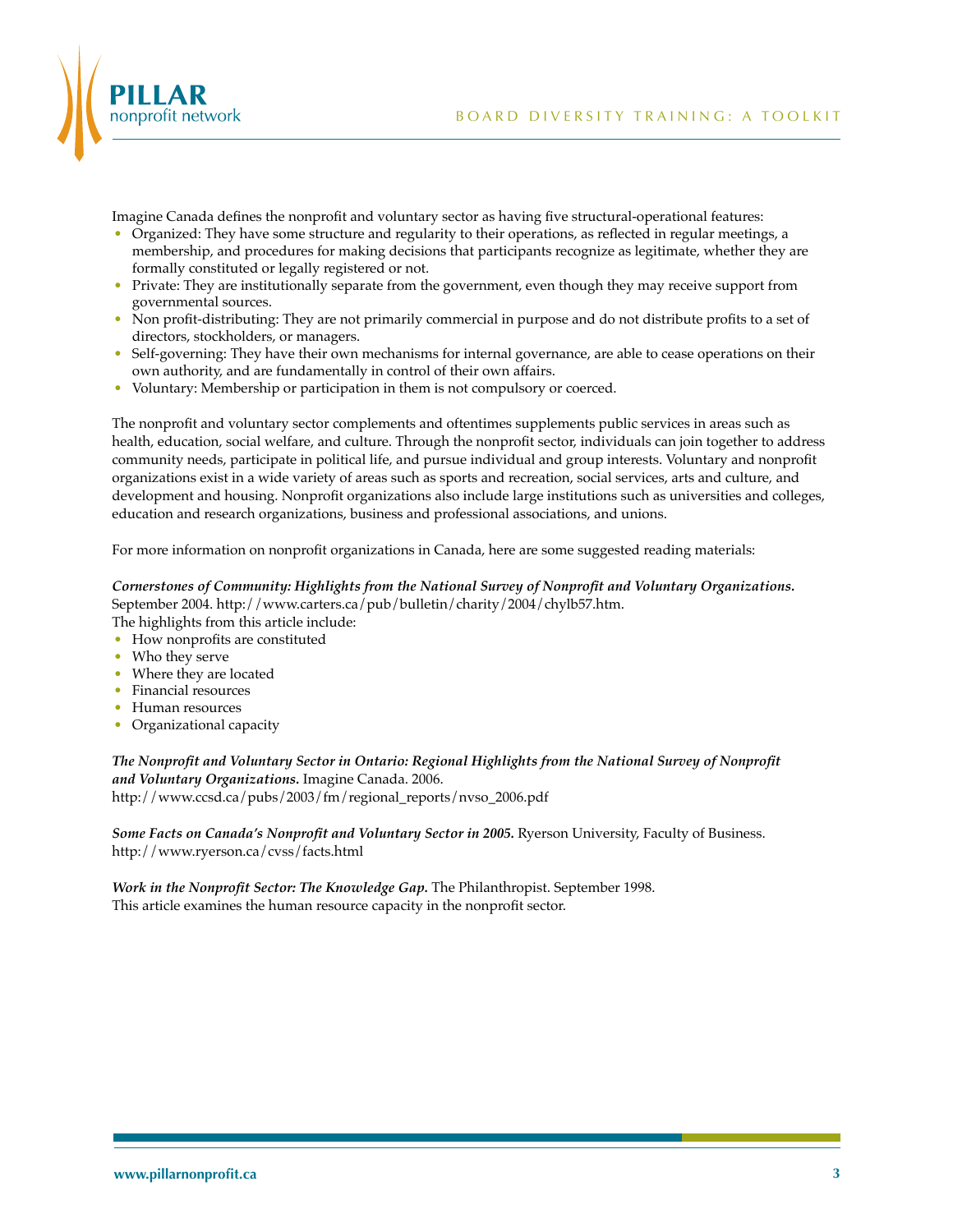

#### **"Nonprofit Sector FAQ"**

http://www.charityvillage.com/cv/faq/faq\_npo.html Providing answers on:

- How large is Canada's nonprofit sector?
- How much do charities spend on fundraising and administration?
- What kinds of salaries are common at nonprofits?
- What percentage of Canadians volunteer?
- What percentage of the Canadian population donates to charity?
- What are some of the biggest charitable gifts ever made in Canada?

# 2. The Roles and Responsibilities of a Board

### **A. Roles and Responsibilities**

Almost all nonprofit organizations are governed or led by voluntary boards of directors, and all registered charities must be governed by a board.

According to the *2000 National Survey of Giving, Volunteering and Participating*, more than 40% of Canadian volunteers held positions on boards and committees.<sup>5</sup> Board members' roles can vary from organization to organization*,* but in general, boards are legally responsible for:

- Providing leadership and strategic direction to the organization based on the organization's mission/mandate; and
- Governing the affairs of the organization on behalf of its members.<sup>6</sup>

Boards operate not only from a local community perspective, but they can also provide a national perspective, with representatives from individual provinces or regions.

If you are a new board member, you want to do the best work for your organization. In order to do that, you must understand the type of governing board that your organization has, the roles, responsibilities and functions of a governing board, and the standards of performance for board members. One of your first tasks as a new director is to become familiar with the constitution and bylaws of your organization. The bylaws specify the structure of the board of directors (e.g., the size of the board), and governance is the way in which the board exercises its authority, control, and direction over the organization.<sup>7</sup> The board carries out its governance role by developing and monitoring policies. It organizes its work through committees. While the board, as a whole, has a great deal of authority and power, the individual director, when acting alone, has almost no power.

There are two types of governing boards: policy governing boards (also known as "governance" boards) and administrative governing boards (also known as "hands on" or "working" boards). Although both types of boards are working boards, there is a difference in the way in which each type of board carries out its functions:<sup>8</sup>

<sup>5</sup> Statistics Canada. *Caring Canadians, Involved Canadians: Highlights from the 2000 National Survey of Giving, Volunteering and Participating*, Ottawa. Minister of Industry, 2001, p. 41.

<sup>6</sup> Volunteer Canada. http://volunteer.ca/en/volcan/board/legal

<sup>7, 8</sup> *Board Development: Roles & Responsibilities of Not-For-Profit Boards.* Alberta Wild Rose Foundation. 2007.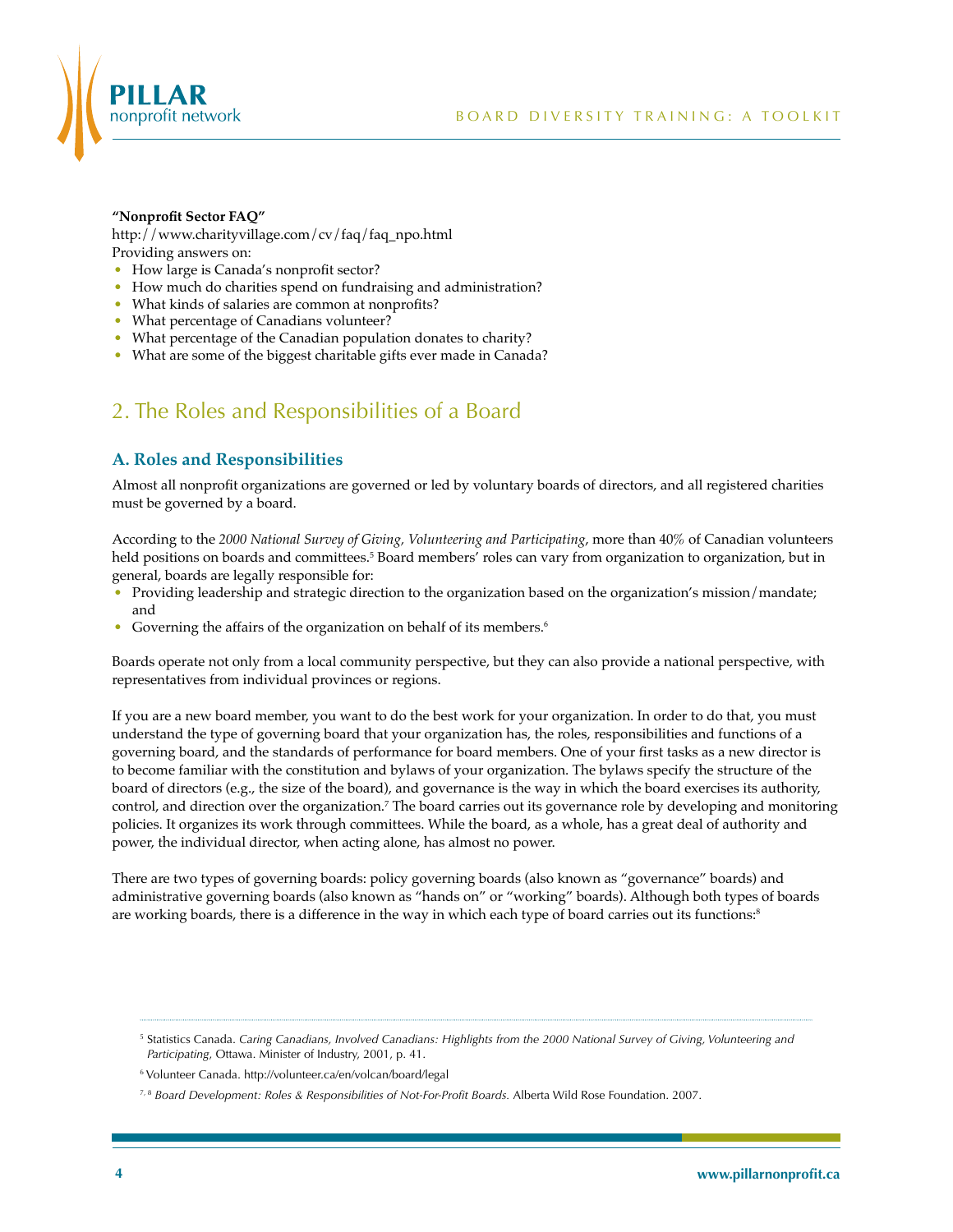

- Policy Governing Board
	- This board sets policy, and hires an executive director to implement the policy.
	- The executive director is responsible for carrying out the day-to-day work of the organization, with the assistance of paid staff and/or volunteers.
	- The executive director is directly accountable to the board, and is responsible for hiring, supervising, and releasing both paid staff and service volunteers.
- Administrative Governing Board
	- This board sets policy, and then appoints either the executive committee or a standing committee to implement the policy.
	- The committee carries out the day-to-day work of the organization.
	- If this type of organization has paid staff, the staff is responsible only for administrative and/or program duties; they do not manage the organization.

Below is an excellent explanation of roles and responsibilities:

*Board Development: Roles & Responsibilities of Not-For-Profit Boards,* **pg. 3-4 Alberta Wild Rose Foundation, 2007 http://www.wildrosefoundation.ca/bdp/bulletins/Roles\_Resp.pdf**

# **Board Roles, Responsibilities, and Functions:**

**Roles:**

The board is responsible for the highest level of decision-making and legal authority in an organization. By law, it is ultimately accountable for, and has authority over, the organization's resources and activities. The board articulates and communicates the organization's vision to the membership and the community. Through policy, the board defines the parameters within which the organization will carry out its work.

### **Responsibilities**

Governing boards have the ultimate responsibility for the organization's:

- Purpose, by establishing and implementing the organization's mission and vision
- Continuity, by providing continuity for managing and implementing the organization's affairs
- Progress, by setting the rate of progress that the organization takes in reaching its mission and vision
- Identity, by securing the community support and appreciation for the organization's objects, beliefs, vision, mission, and long-term direction.

### **Functions**

The main function of the board is governance. The board carries out this function by establishing, directing, and influencing the implementation of policy in four areas:

- Framework governance
- Board self-governance
- Operational governance (program, personnel, finance)
- Advocacy governance

### **B. Benefits of Becoming a Board Member**

- Learn leadership skills in a nonprofit context
- Increase networking opportunities and contacts
- Gain volunteer experience at the organizational governance level
- Increase job searching opportunities
- Contribute your skills and experiences to your community
- Serve your community better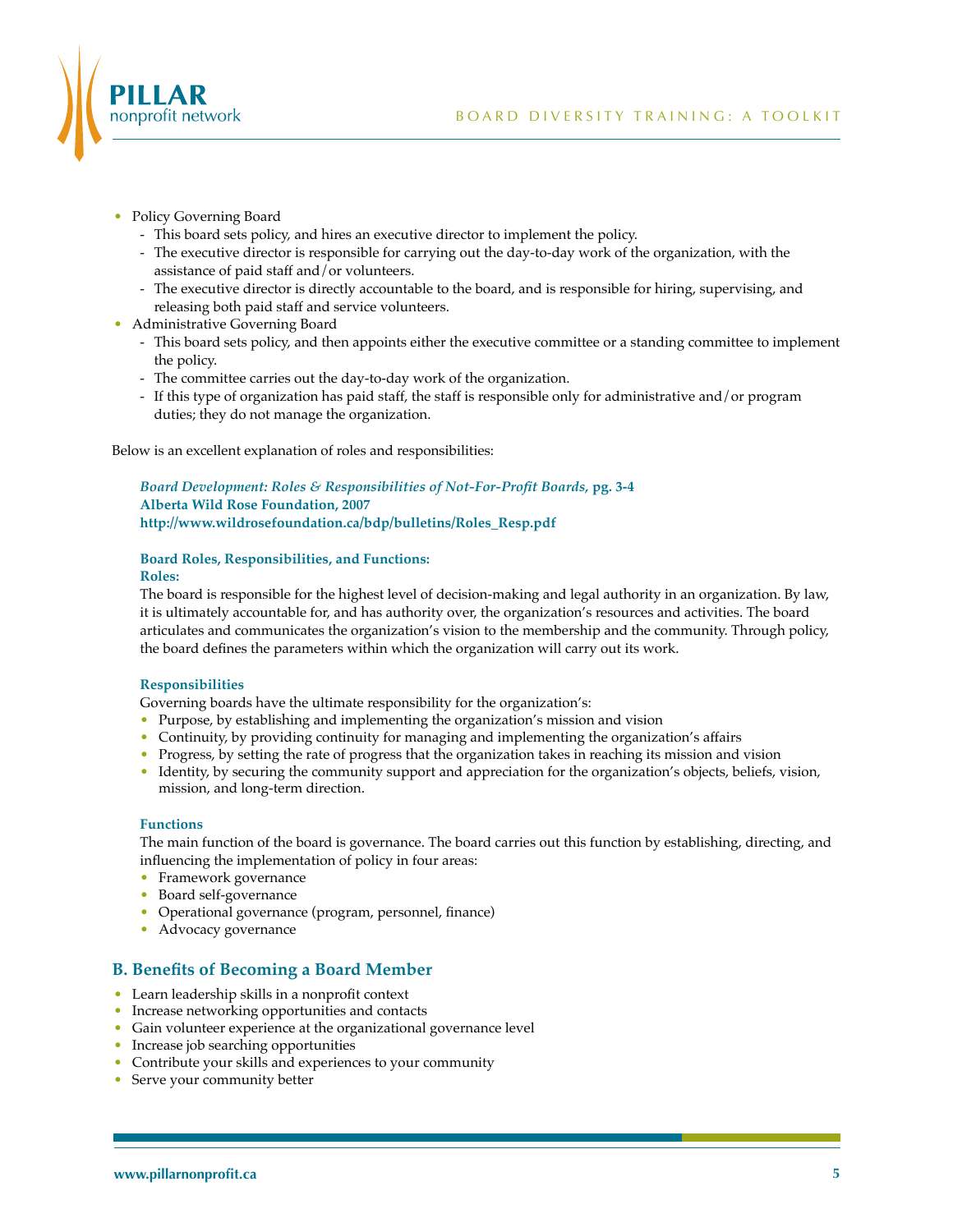

## **C. Before You Join a Board**

It is important to ask these questions and review these materials before you make the legal and ethical commitment to an organization:<sup>9</sup>

### **Questions to ask**

- What is the organization's mission?
- What is the role of the board?
- What is the board and committee meeting schedule?
- What is the organization's financial condition?
- What are the organization's major fundraising and program goals for next three years?
- What orientation and board developed activities are planned?
- What is the board's relationship to the staff?
- Why are you being asked to serve on the board?

### **Materials to review**

- Annual report
- Most recent audited financial statement
- Long range program and financial plan
- List of current board members
- Description of board members' responsibilities
- Board and staff organization chart
- Organization's newsletter and other publications
- Biography of executive director

### **D. Further Reading**

For more information on the roles and responsibilities of boards in nonprofit organization, here are some suggested reading materials:

### *The Effective Board Member's Orientation Manual,* Ginsler and Associates Inc., 2000

http://www.ginsler.com/documents/bdman.pdf

- This article provides detailed explanations on 10 responsibilities of being a board member, which are:
- Determine the organization's mission and purpose and to review annually
- Ensure effective organizational planning
- Determine and monitor the organization's programs and services
- Select the executive director
- Support the executive director and review her/his performance
- Ensure adequate resources
- Manage resources effectively
- Enhance the organization's public image
- Serve as a court of appeal
- Assess the board's performance

<sup>9</sup> BoardSource. *Board Essentials - What should I know before joining a nonprofit board?* http://www.boardsource.org/Knowledge. asp?ID=3.362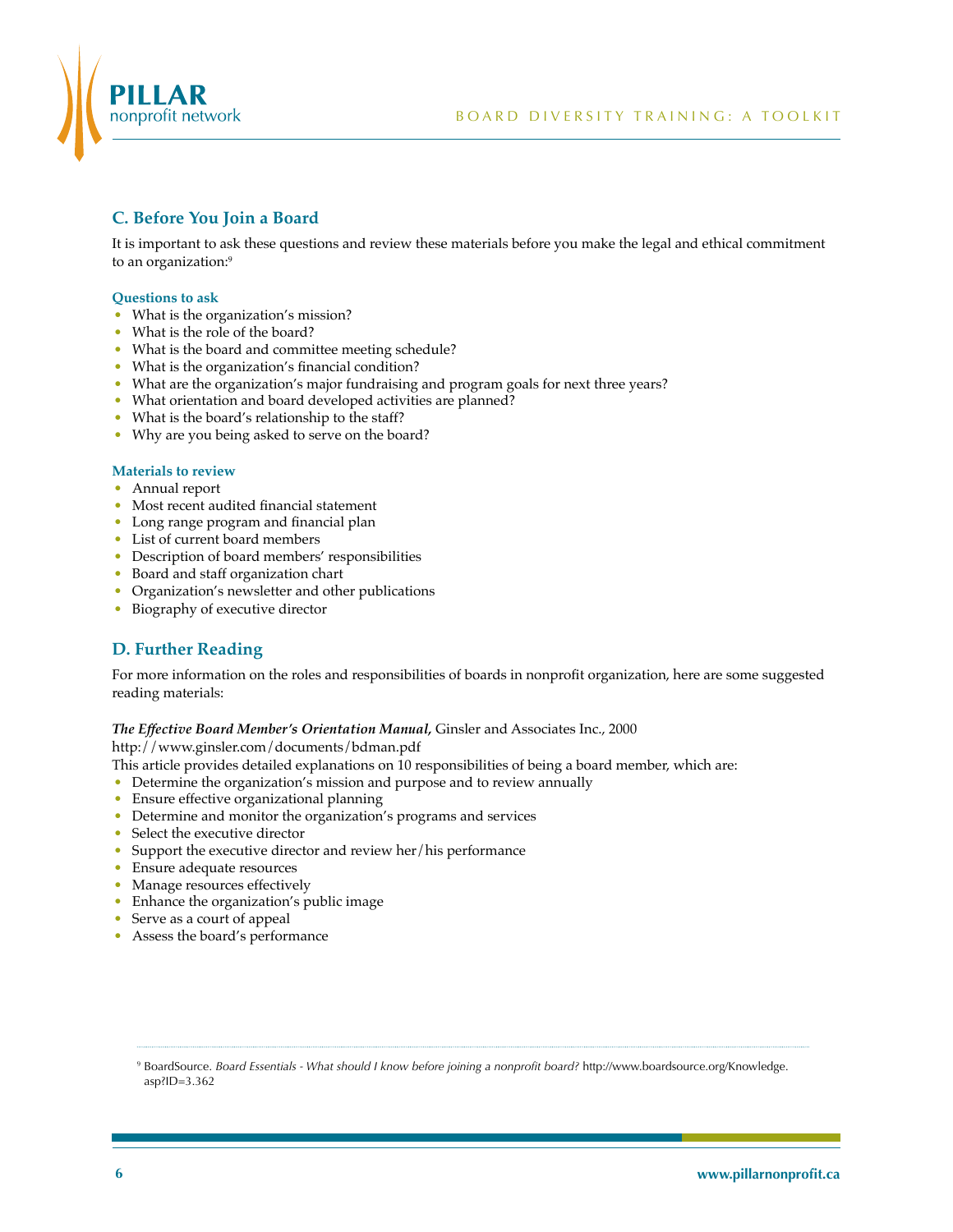

*The Fundamentals of Effective Board Involvement.* Big Brothers Big Sisters of Canada and Mentoring Canada http://www.mentoringcanada.ca/training/Boards/

This course is designed to help volunteers:

- Explore objectives, roles, and responsibilities, and learn about effective board practices
- Find updated board information and an energy boost for board veterans
- Meet fellow "students" and learn from their experiences
- Apply knowledge to real situations

This course is organized into five modules: Your Commitment to the Board; The Board's Context; Board Accountabilities; Board Processes; and Continuous Learning.

### *Primer for Directors of Not-For-Profit Corporations.* Industry Canada. 2002.

http://strategis.ic.gc.ca/epic/site/cilp-pdci.nsf/vwapj/Primer\_en.pdf/\$FILE/Primer\_en.pdf The purpose of this book is to:

- Provide directors of not-for-profit corporations with guidance that both alerts them to their basic legal rights and obligations and provides them with some simple tools to help them exercise those rights and meet those obligations;
- Provide prospective directors with a good understanding of their potential responsibility should they agree to serve on the governing body of a not-for-profit corporation, and advice on what to ask in order to make an informed decision on whether or not to take on that responsibility;
- Provide staff and volunteers working with boards with an outline of the role of directors in a not-for-profit corporation and a ready tool to share with the members of their governing bodies and colleagues to ensure a common understanding of who does what, how, and why.

*The guide to better meetings for directors of non-profit organization.* Canadian Society of Association Executives. 2000. (Available at Pillar Nonprofit Network, Imagine Canada Library.)

This guide introduces a principle-based approach that applies to all formal and informal meetings in non-profit organizations. Topics include:

- 10 performance indicators for meetings
- Planning for performance
- Participating for performance
- Chairing for performance
- Rules of order for performance
- Minutes for performance

### **The Muttart Foundation Board Development Workbook Series**

http://www.muttart.org/workbooks.htm

Workbooks currently in print are:

- *Board Building: Recruiting and Developing Effective Board Members for Not-for-Profit Organizations*
- *Drafting and Revising Bylaws*
- *Developing Job Descriptions for Board Members of Non-Profit Organizations*
- *Hiring and Performance Appraisal of the Executive Director*
- *Financial Responsibilities of Not-for-Profit Boards*

### **Volunteer Canada:**

- *Directors' Liability: A Discussion Paper on Legal Liability, Risk Management and the Role Of Directors in Non-Profit Organizations*, http://volunteer.ca/volunteer/pdf/LiabilityEng.pdf
- *Advocacy on the Agenda: Preparing voluntary boards for public policy participation*, http://www.volunteer.ca/en/ volcan/board/legal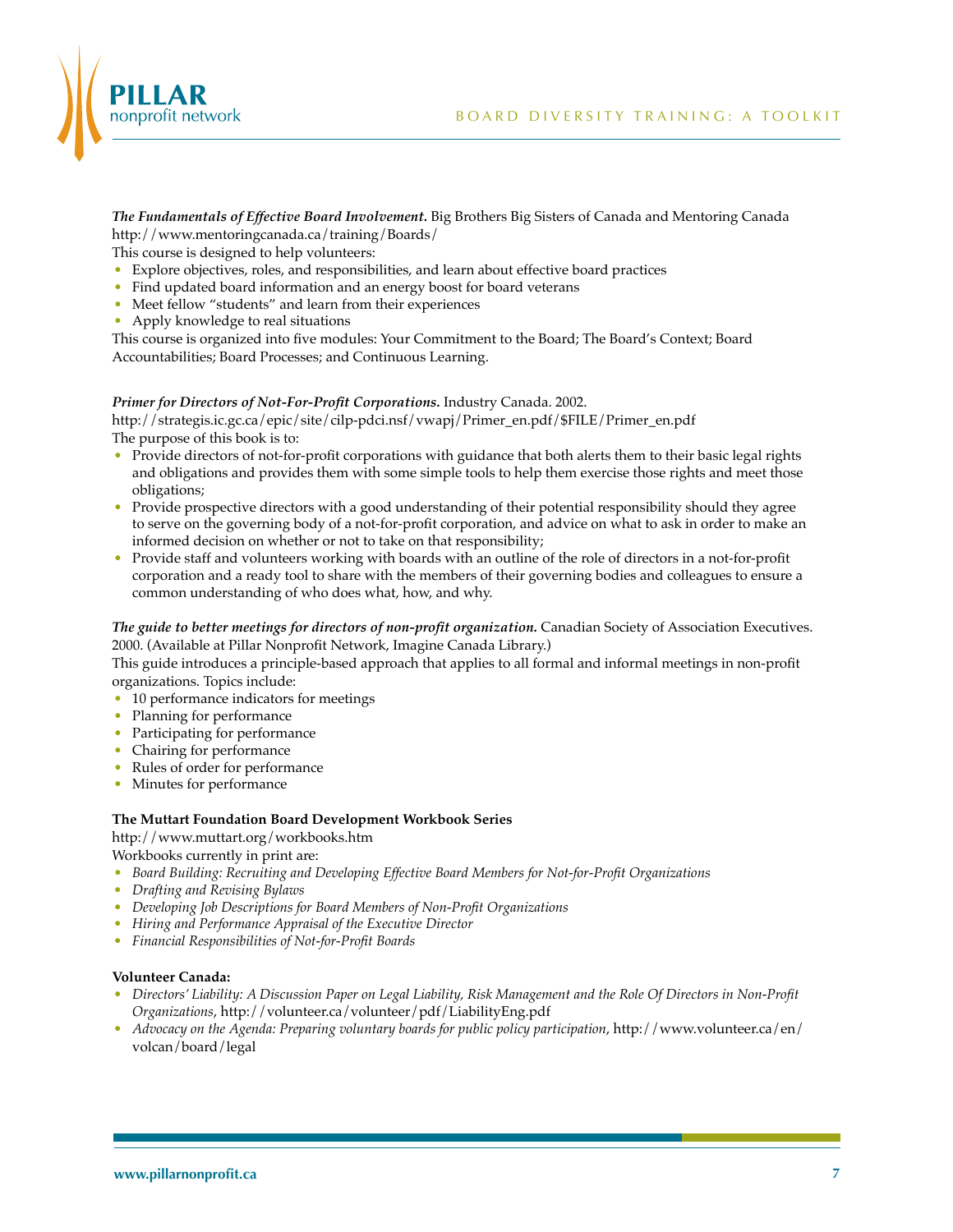

### **Nathan Garber & Associates**

http://garberconsulting.com/

Online articles, frequently asked questions and help sheets provide information for boards of directors, including information on recruitment, training, evaluation, planning, governance models, board job descriptions, meetings and employment issues, etc.

### **Imagine Canada**

www.nonprofitscan.ca

An on-line library resource that provides guidance to boards and addresses governance issues, and other topics that relate to the management of the nonprofit sector.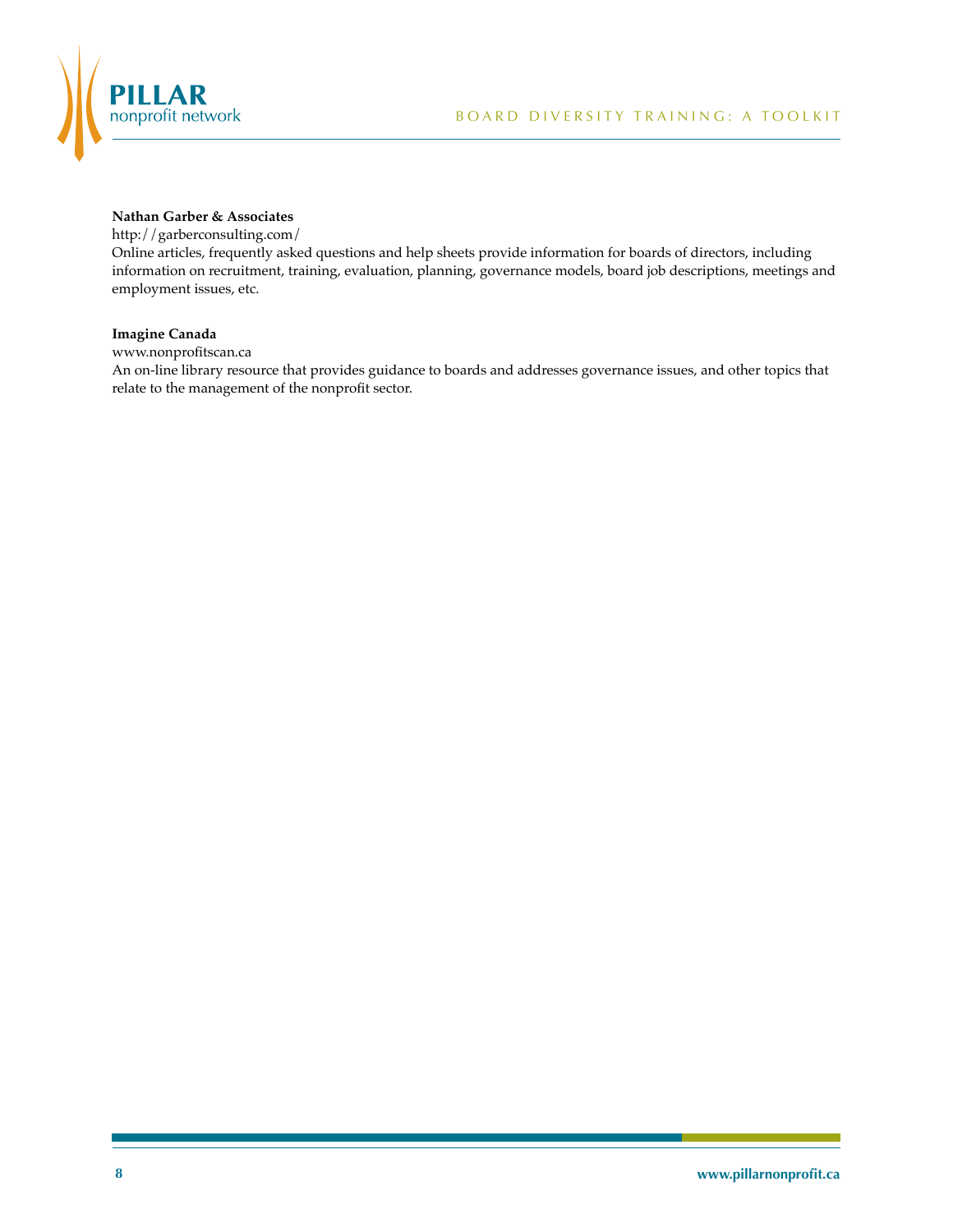

# 3. Legal Duties and Ethical Guidelines for Board Members



# **A. Legal Duties**

A description of the legal duties of a director is provided by Volunteer Canada:

*Directors' Liability: A Discussion Paper on Legal Liability, Risk Management and the Role of Directors in Non-Profit Organizations.* Volunteer Canada. 2002. http://www.volunteer.ca/volunteer/pdf/LiabilityEng.pdf

The basic responsibility of directors is to represent the interest of the members in directing the affairs of the organization, and to do so within the law. This legal duty is described in statutes (such as the Canada Corporations Act, provincial business incorporation statutes and provincial societies or non-profit organization statutes) and has been expanded and interpreted in the common law.

In representing the members of the organization and acting as their 'trustee,' directors have three basic duties (From: Board Responsibilities for Human Resources Management):

- 1. The duty of diligence: this is the duty to act reasonably, prudently, in good faith and with a view to the best interests of the organization and its members; Directors are required to:
	- Educate themselves about the organization
	- Make reasonable inquiries into the day-to-day management of the organization, consider explanations and to make informed decisions
	- Diligent Directors also seek the advice of a qualified professional, when necessary.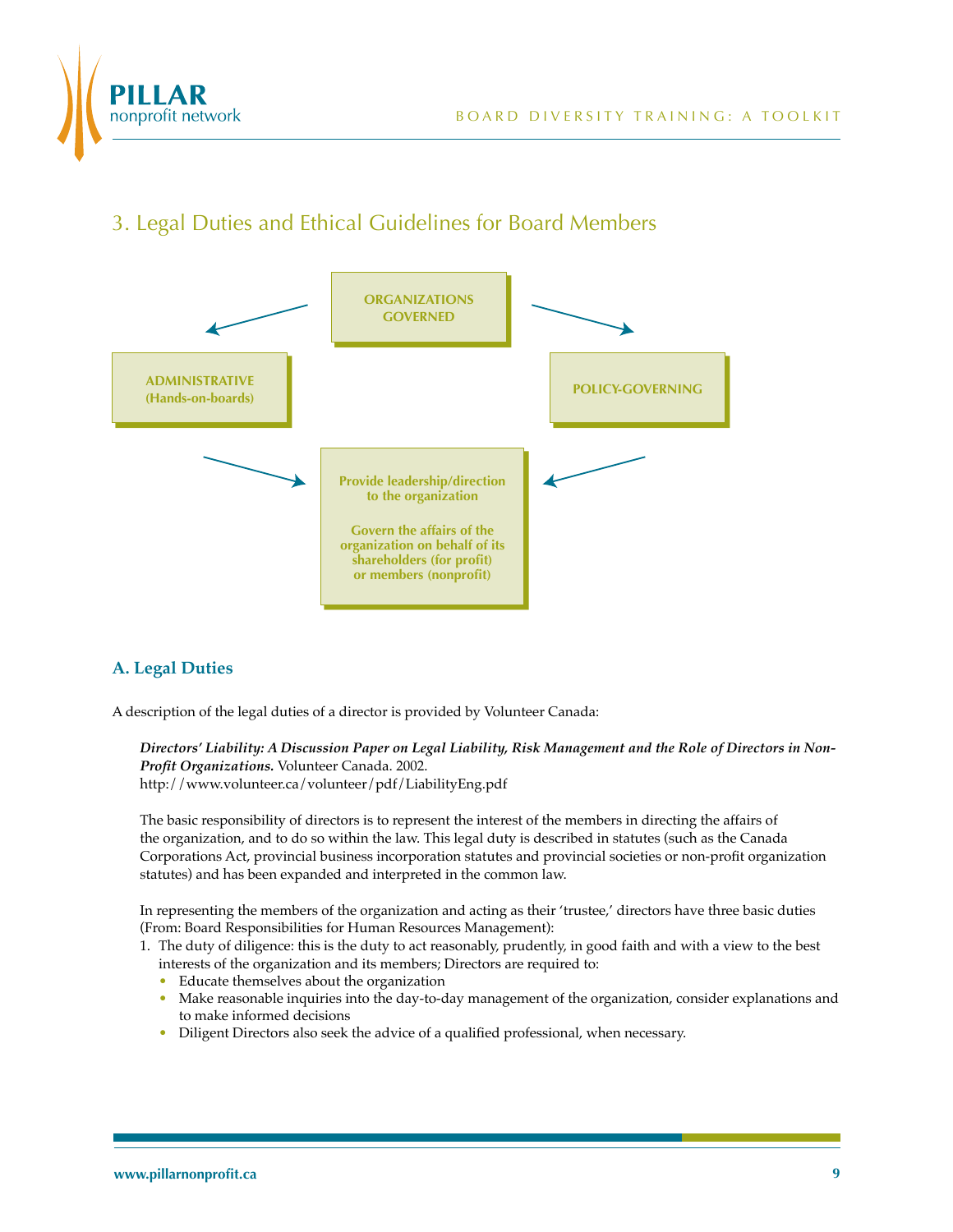

- 2. The duty of loyalty: this is the duty to place the interests of the organization first, and to not use one's position as a director to further private interests. This means acting honestly, in good faith, and in the best interests of the organization. Directors must fully and promptly disclose any potential conflicts of interest and take action to avoid perceived or real conflicts of interest.
- 3. The duty of obedience: this is the duty to act within the scope of the governing policies (and documents) of the organization and within the scope of other laws, rules and regulations that apply to the organization. Governing documents include the organization's constitution, bylaws, policies, rules and regulations. This duty includes ensuring that governing documents are kept up-to-date.

A director who fails to fulfill his or her duties as outlined above may be liable. The term 'liability' refers to the responsibility of directors and organizations for the consequences of conduct that fails to meet a pre-determined legal standard. Usually, the term 'consequences' refers to damage or loss experienced by someone, and being responsible for such consequences means having to pay financial compensation.

Liability arises in the following three situations:

- 1. When a law (statute) is broken. The consequences of breaking a law are:
	- paying a fine;
	- having restrictions placed on one's rights or privileges; or
	- being imprisoned.
- 2. When a contract is breached or violated, where a contract is a legally enforceable promise between two or more parties. The consequences of breaching or violating a contract are:
	- correcting the breach through some form of performance or service; or
	- paying financial compensation
- 3. When an act, or a failure to act, whether intentionally or unintentionally, causes injury or damage to another person (tort). The consequence of intentionally or unintentionally, injuring or damaging another person may be the payment of a remedy in the form of financial compensation

### **Conflict of Interest**

An important component of the ethical guidelines of a board member is conflict of interest. A conflict of interest arises whenever the personal or professional interests of a board member are potentially at odds with the best interests of the nonprofit organization.

There types of conflicts are common: A board member performs professional services for an organization, or proposes that a relative or friend be considered for a staff position. Such transactions are perfectly acceptable if they benefit the organization and if the board made the decisions in an objective and informed manner. Even if they do not meet these standards, such transactions are usually not illegal. They are, however, vulnerable to legal challenges and public misunderstanding.

Loss of public confidence and a damaged reputation are the most likely results of a poorly managed conflict of interest. Because public confidence is important to most nonprofit organizations, boards should take steps to avoid even the appearance of impropriety. Steps to avoid conflicts of interest may include:

- Adopting a conflict-of-interest policy that prohibits or limits business transactions with board members and requires board members to disclose potential conflicts.
- Disclosing conflicts when they occur, so that board members who are voting on a decision are aware that another member's interests are being affected.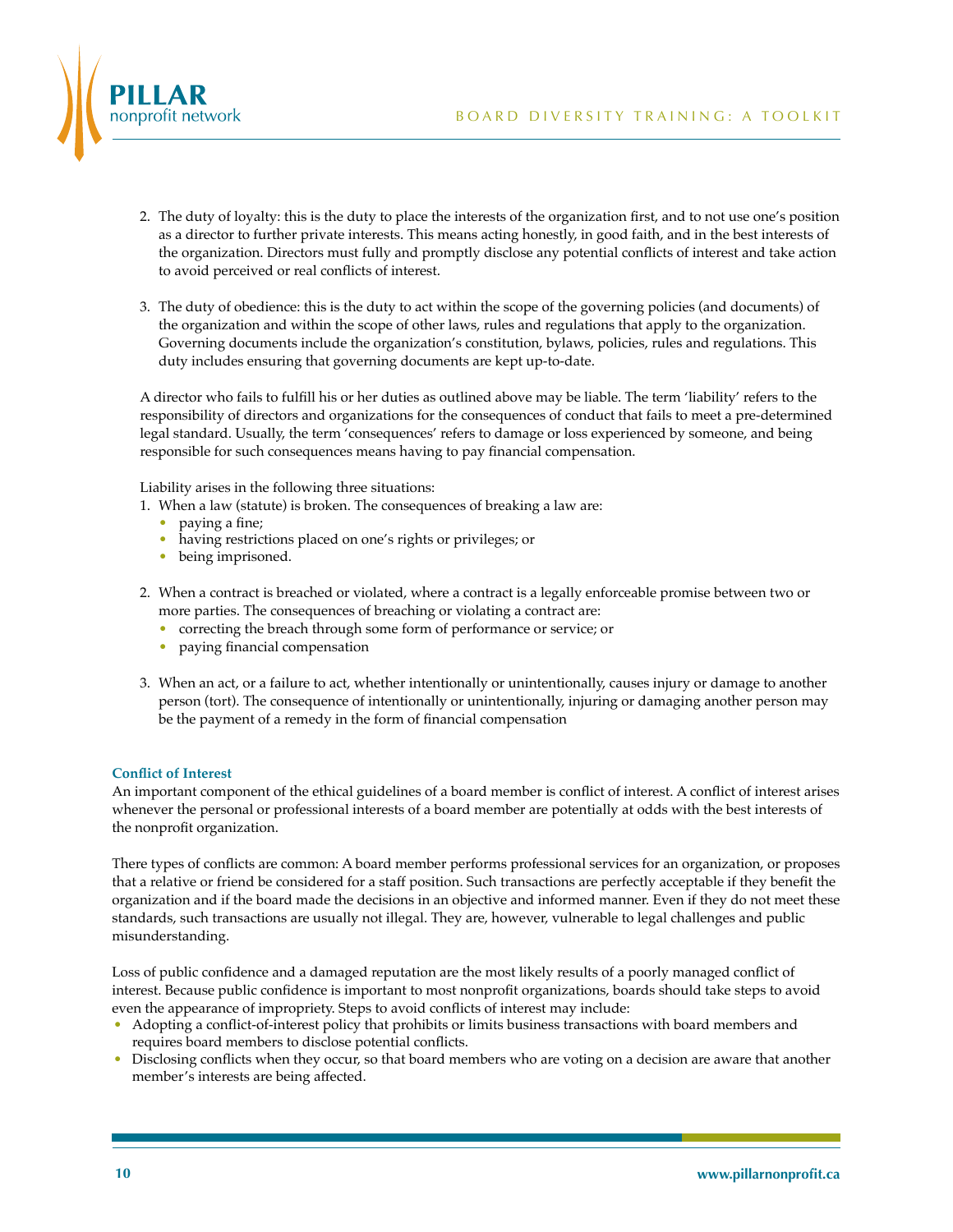

- Requiring board members to withdraw from decisions that present a potential conflict.
- Establishing procedures, such as competitive bids, that ensure that the organization is receiving fair value in the transaction.

From: http://www.boardsource.org/Knowledge.asp?ID=3.382

### **What does it mean to be a responsible board member?**

- 1. Willingness and commitment
- 2. Regular attendance at meetings
- 3. Adequate participation for meetings
- 4. Full participation
- 5. Commitment to teamwork
- 6. Commitment to speak one voice
- 7. Commitment to improvement
- 8. Support for the executive director

#### **Fiduciary responsibility**

As a board member, you have a fiduciary responsibility to the organization. This means that you have an obligation to act in the best interests of the organization and to avoid conflicts of interest if a situation arises that has a potential benefit to you. Acting in the best interest of the organization requires responsibility, knowledge, expertise, trust, good faith and honesty.

Key questions to ask one self before joining a new board:

- 1. What kind of oversight am I expected to provide?
- 2. When and how can I be personally liable?
- 3. How can I avoid or minimize risk?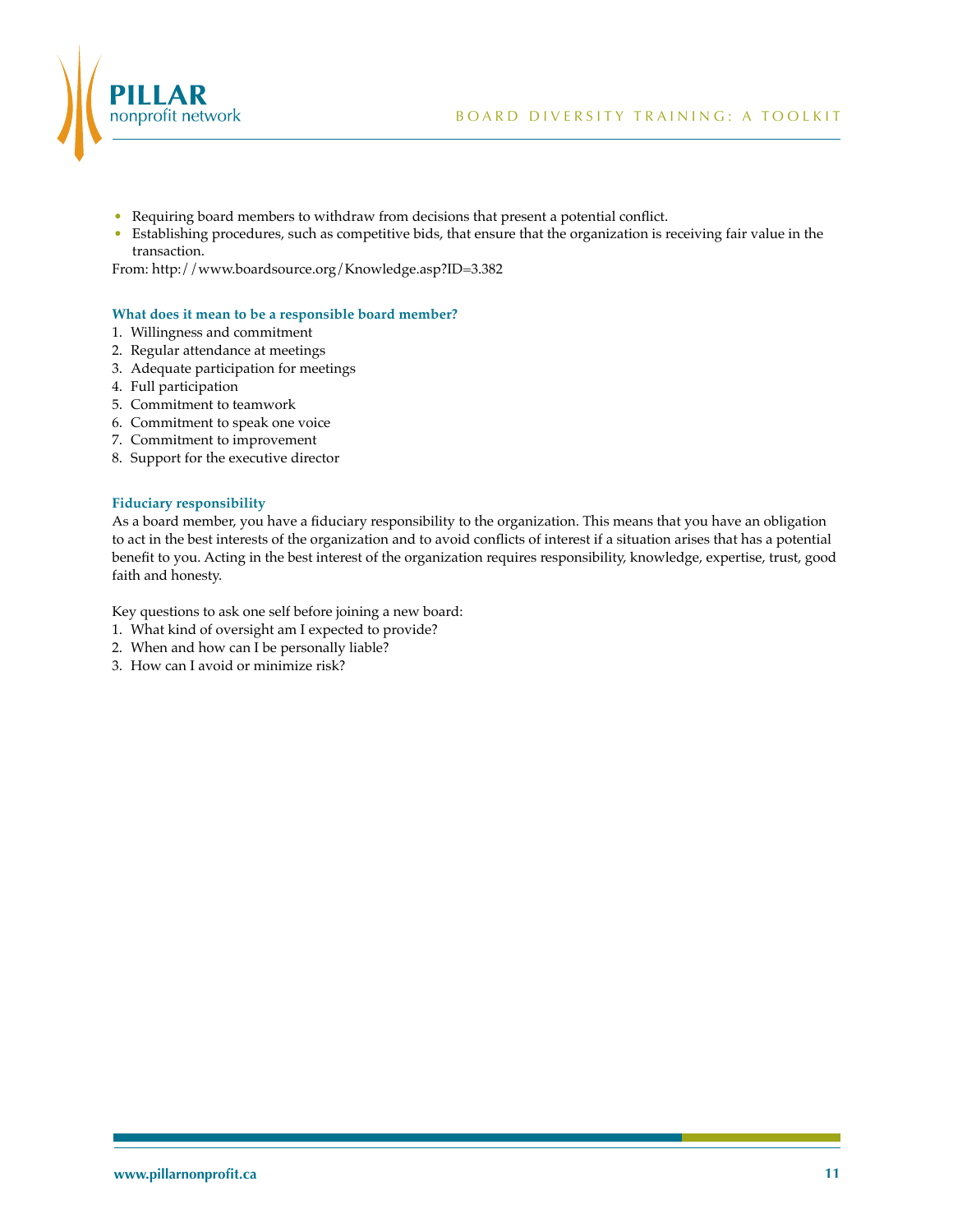

### **B. Ethics**

### **Sample Code of Ethics/Conduct for (XYZ) Board of Directors**

Adapted from: http://www.managementhelp.org/boards/brdmnual.htm

The Code of Ethics/Conduct indicates the standards of behavior expected of a director of (organization's name). It sets out, in general terms, the standards and duties that it is reasonable to expect a professional member of the board of directors to observe. This Code of Ethics/Conduct is intended to protect the organization, its participants, staff, and Directors.

### Statement of Commitment

A statement of commitment will emphasize the responsibility of the board and each member to the membership, and to the board as a whole, both as the statement is being developed and in perpetuity as it is discussed with each nominee and current board member. An example of a Statement of Commitment is:

"In establishing policy for and on behalf of (organization's name)'s members, I am a guardian in trust of the assets of their society/association. The members recognize the need for competent and committed elected board members to serve their organization and have put their trust in my sincerity and abilities. In return, the members deserve my utmost effort, dedication, and support."

"Therefore, as a board member/director of organization name, I acknowledge and commit that I will observe a high standard of ethics and conduct as I devote my best efforts, skills and resources in the interest of organization name and its members. I will perform my duties as board member/director in such a manner that members' confidence and trust in the integrity, objectivity and impartiality of organization name are conserved and enhanced. To do otherwise would be a breach of the trust which the membership has bestowed upon me."

### Ethical Guidelines

[A listing of items that the nonprofit organization considers to be in conflict should be developed by the board, and included in the overall code of ethnics. An example of a comprehensive listing of items follows. Each organization should include items that may be unique to its own membership.]

### **General**

- 1. I will always hold the betterment of the membership of the organization as my priority, including during all participation in discussions and voting matters.
- 2. I recognize that I am obligated to act in a manner that will bear the closest public scrutiny.
- 3. It is my responsibility to contribute to the board of directors any suggestions of ways to improve the organization's policies, standards, practices or ethics.
- 4. I will not abuse my position as a board member by suggesting to any organization employee that I am entitled to or expect any special treatment beyond regular members of the organization.
- 5. I will declare any conflict of interest, be it real, potential, or apparent, that is not immediately obvious with regard to any matter being discussed in my presence during a meeting.
- 6. If the board decides at any time during a meeting that I have a conflict, I will accept their request that I refrain from participating in the discussion and I will leave the meeting at the board's request. I understand that the board's decision will be recorded in the minutes, either with or without the reasons for the decision being also recorded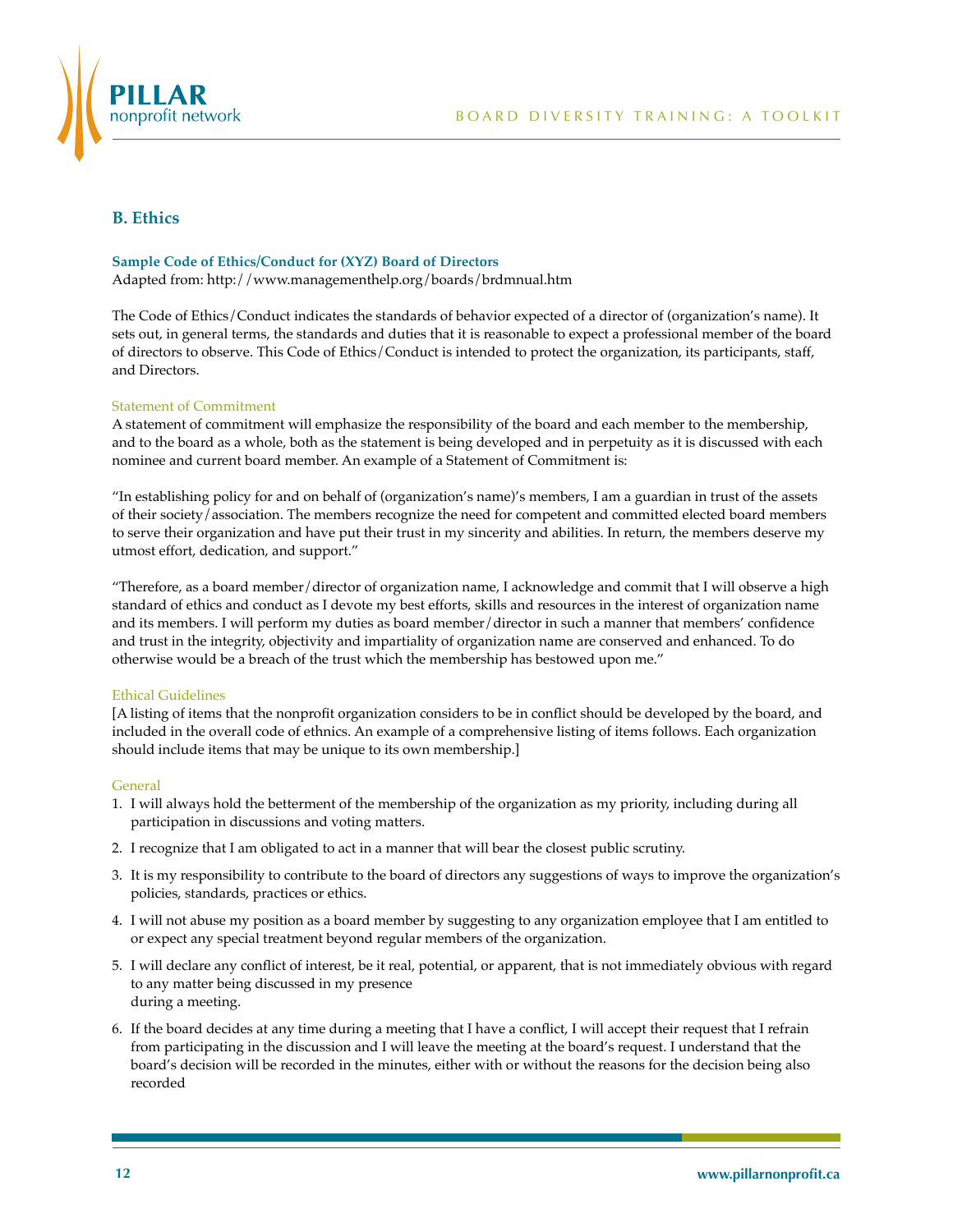



- 7. I understand that the following activities are considered by the organization to be conflicts of interest, and that conflicts of interest are not limited to the following situations:
	- Where a director makes a decision or does an act motivated by other or additional considerations than "the best interests of the organization"
	- Where a director personally contracts with the organization or where he/she is a director of other organizations that are contracting with this organization
	- Where a director learns of an opportunity for profit that may be valuable to him/her personally or to another organization of that he/she is a member, or to other persons known to the director
	- Where a director, in any circumstance as related to the organization, puts his/her personal interests ahead of the best interests of the organization

### Information

- 8. I will not knowingly take advantage of or benefit from information that is obtained in the course of my official duties and responsibilities as a board member, and that is not generally available to membership
- 9. I will be alert to information that the organization can use to develop improved policies and strategies
- 10.I will protect the organizations information closely and will not release or share confidential information without the permission, preferably in writing, of the person who provided it
- 11.I will maintain confidentiality of all information that the board deems ought to be kept confidential

### **Resources**

- 12.I will be mindful of resources that are in my trust on behalf of the organization, and will help establish policies that ensure the maximization of secure and protected resources
- 13.I expect to be reimbursed for legitimate expenses incurred by myself for the sake of the organization. I will keep all such expenses reasonable and justifiable and will discuss expenses that may be in question with the organization's president

### Gifts and Hospitality

- 14.Should business associates or others offer me gifts, favours, or benefits on a personal basis because of the business the organization does with them, I will recognize that such offers may be an effort to secure advantage from me, and I will reject such offers on the basis that it is against the organization's policy to accept gifts from business contacts. The most I will accept will be normal promotional handout of a nominal value.
- 15.I will not routinely accept the hospitality of others. For example, when meals are taken with business colleagues, I will pay for as many meals as do my colleagues.

### Representing the Organization

16.As part of my duties as a board member, I represent the organization informally and formally to other associations, societies, government officials, and business representatives. I recognize that it is important that I represent the organization in such a way as to leave others with a positive impression of the organization. In my duties, I will preserve and enhance the good reputation of the organization and will avoid behaviour that might damage its image.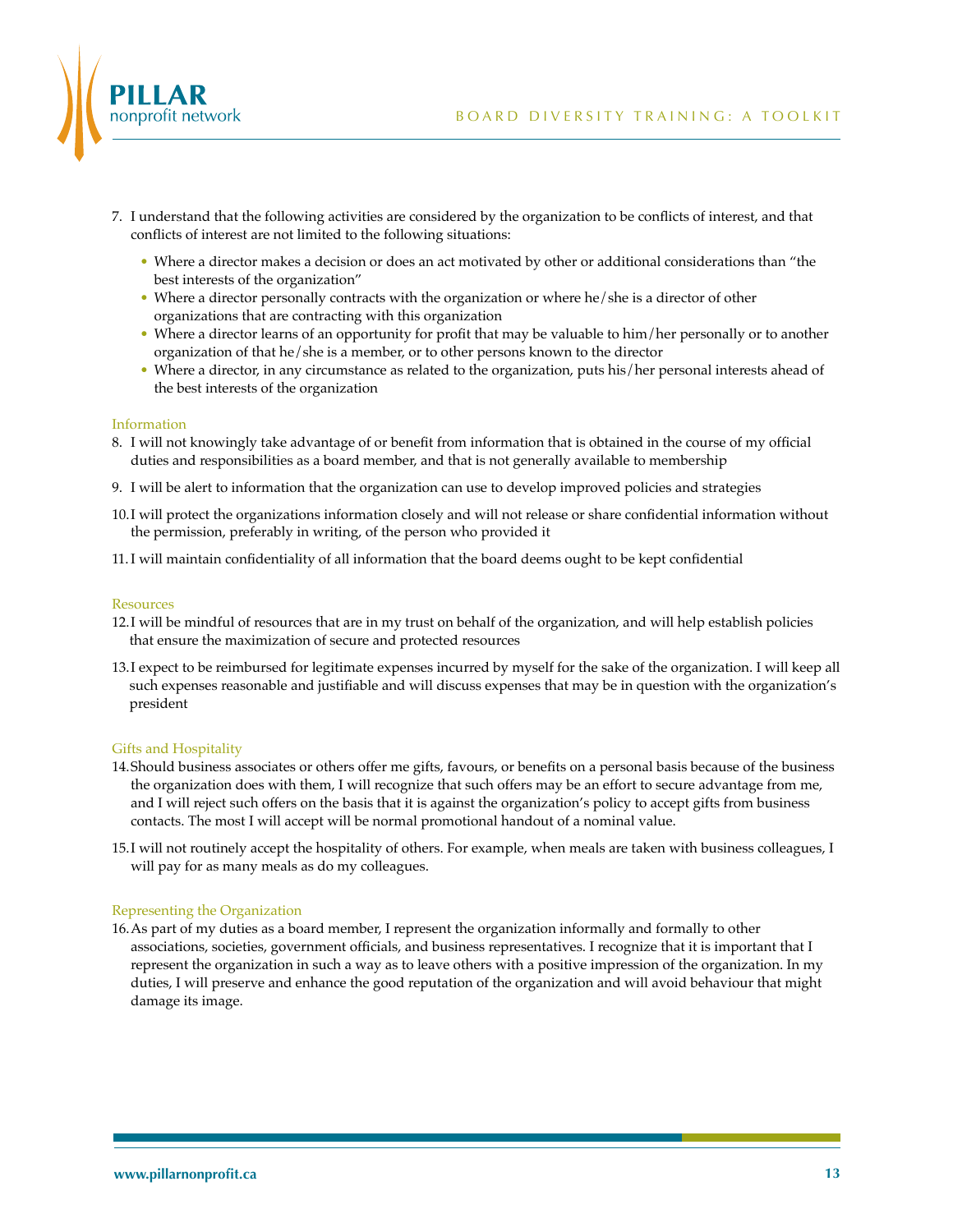

#### Interpretation

17.The president of the organization shall ensure that the practice of this policy will be fair, just, and equitable in all situations of interpretation and application.

#### Enforcement

18.The president is ultimately responsible for immediate interpretation, application and enforcement of the board members' code of ethics policy. All complaints concerning a possible code of ethics violation shall be made in writing to or by the president with a copy provided to the complainant.

 The president shall make an initial determination of the issue and shall attempt initial resolution of the problem with the complainer and the complainant.

If this initial attempt at resolution is not successful, the president shall appoint a tribunal composed of three board members to investigate the complaint. The tribunal is required to investigate as required and submit a written report to the president within 30 days. The president will render his/her decision within 10 days of receiving the tribunal's report.

The president's decision may be appealed in writing to the board of directors for consideration at the board's next regular meeting or at the organization's next regular scheduled meeting for a final decision. The final decision shall be delivered in writing to the complainer and complainant.

#### Delegation and Penalties

19.Should the president be the subject of a written complaint, the vice president shall perform the duties normally assigned to the president in this matter.

20.Penalties imposed for breach of the code of ethics may include, but are not limited to, the following:

- Excluding the director from portions of all future meetings and discussions that relate to the stated conflict of interest, and/or
- Censure of the director, in private, in public, or both, and/or
- Removal of the director from office by a resolution passed by a vote of two-thirds of the members voting at an annual or special general meeting of the nonprofit organization's members, provided that notice of such a proposed resolution is given with the notice calling this meeting.

I have read and I accept (organization's name)'s Code of Ethics for Board Members

\_\_\_\_\_\_\_\_\_\_\_\_\_\_\_\_\_\_\_\_\_\_\_\_\_\_\_\_\_\_\_\_\_\_\_\_\_\_ \_\_\_\_\_\_\_\_\_\_\_\_\_\_\_\_\_\_\_\_\_\_\_\_\_\_\_\_\_\_\_\_\_\_\_\_\_\_\_\_

Date Signature of Director or Nominee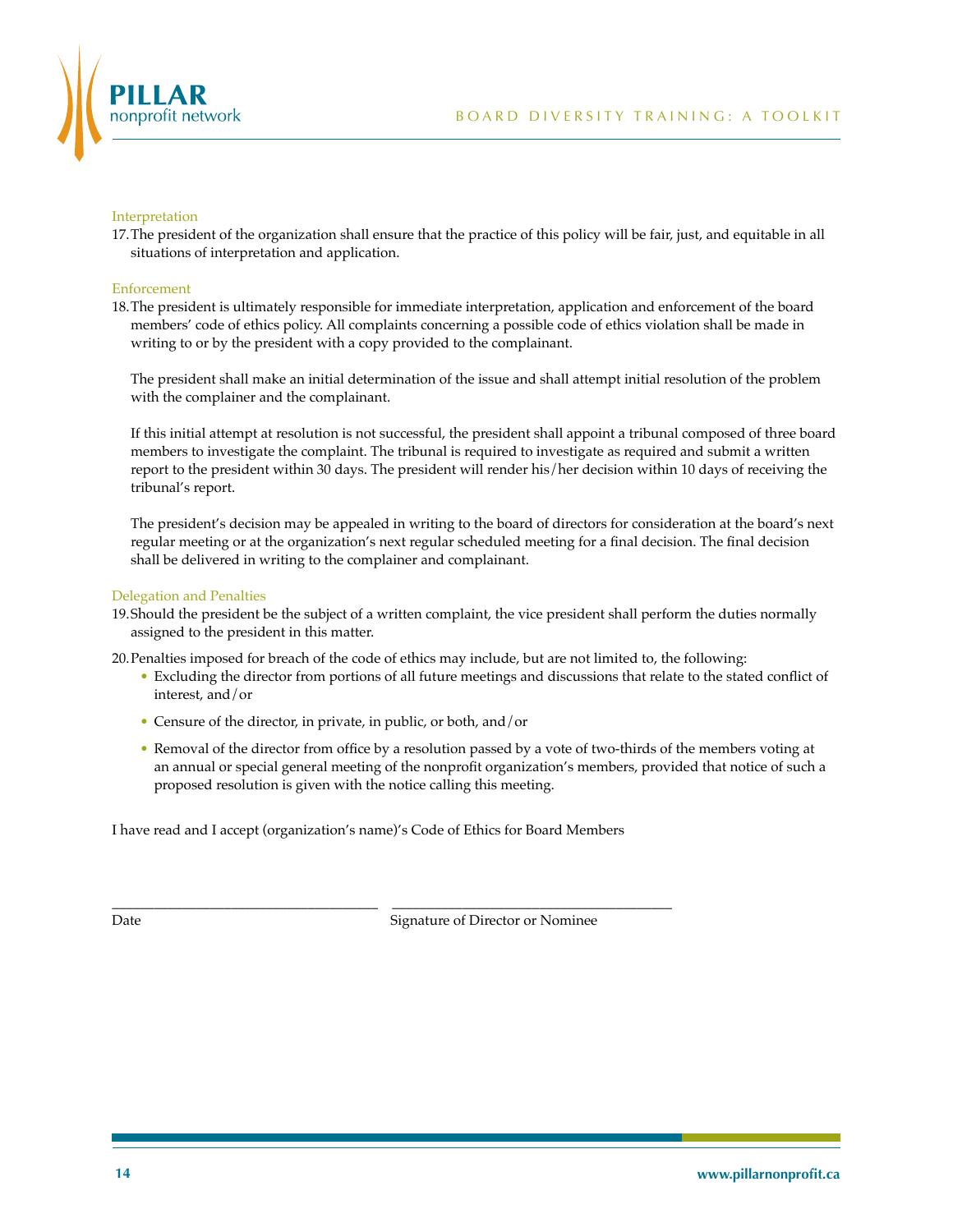

## **C. Further Reading**

For more information on the legal responsibilities and ethical guidelines of a board member, here are some suggested reading materials:

*Board Responsibilities for Human Resources Management* http://www.hrvs-rhsbc.ca/hr\_overview/pg002\_e.cfm

### *Directors' Liability: A Discussion Paper on Legal Liability, Risk Management and the Role of Directors in Non-Profit Organizations.* Volunteer Canada. 2002

This article provides detailed discussions on legal duties of directors, liabilities of directors, how to avoid liability through risk management.

http://www.volunteer.ca/volunteer/pdf/LiabilityEng.pdf

### *Risk Management: primer for directors of not-for-profit organizations.* Canadian Society of Association Executives. 2005

Helping board of directors develop a risk management strategy, this book can be found in the Pillar Nonprofit Network library. Risks exist in areas of planning, organizational governance, fiscal, human resource, technology and regulatory.

### *Building on Strength: Improving Governance and Accountability in Canada's Voluntary Sector*

This article talks about the capacity building in the sector by improving accountability and governance. The approach is a combination of regulation and self-regulation.

http://www.voluntary-sector.ca/eng/publications/1999/building\_strength.pdf

### *Ethical Guidelines for Board Members of Not-for-Profit Organizations*

This report reviews areas of potential ethical problems, and suggest guidelines that a non-profit organization can use to impart the necessary ethical knowledge to prospective board members. http://www.axi.ca/TCA/Mar2004/guestarticle\_4.shtml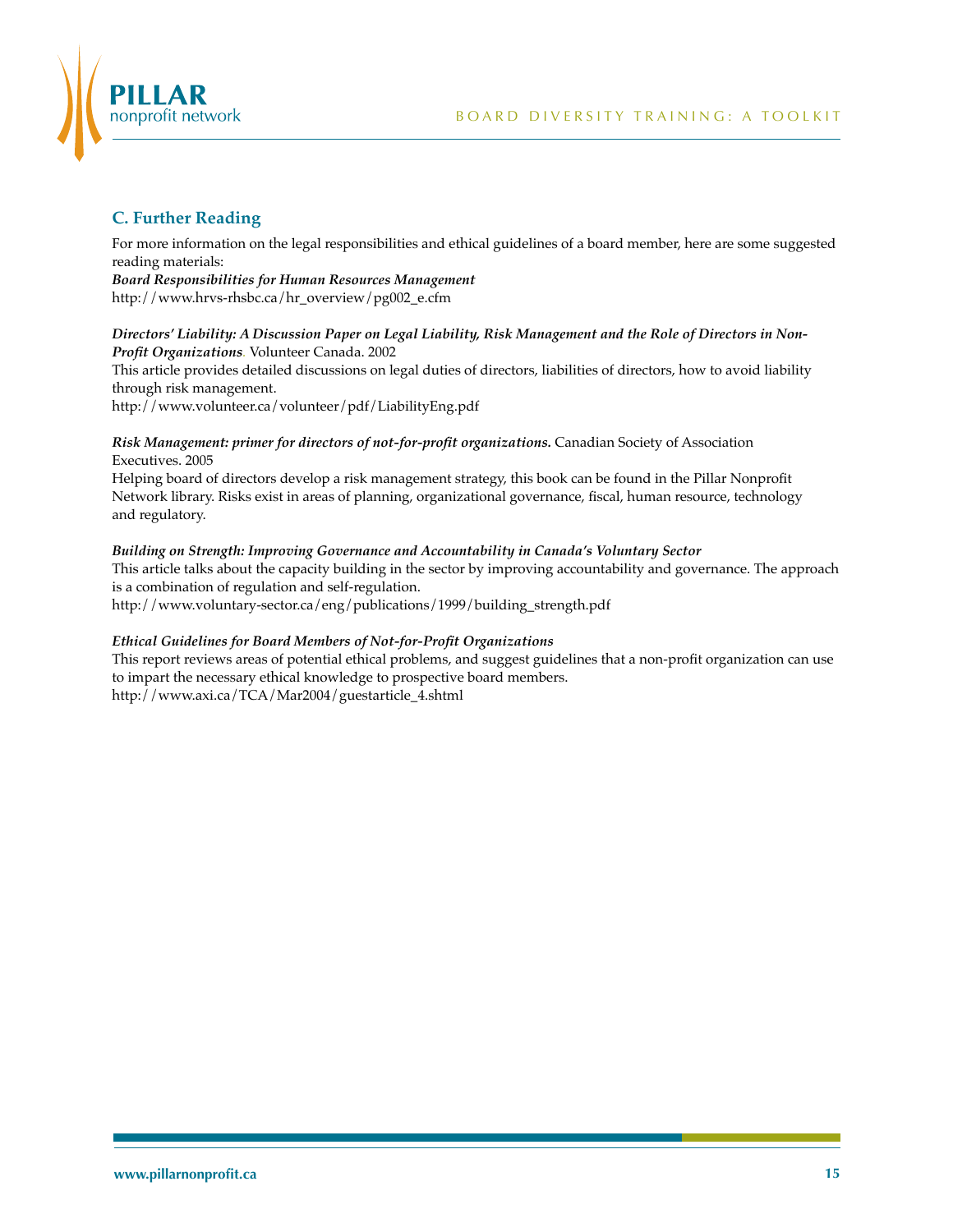

# 4. Understanding Financial Statements

Financial statements tell the board member about the financial picture of the organization by identifying the revenues and expenditures, and the assets, liabilities and net assets. They also assist in determining whether the organization is on track with its financial and strategic plans. These plans should be identified in the yearly budget. By comparing actual figures with the budgeted figures, an organization can determine how it is doing and whether it needs to re-evaluate and modify its plans. As a new director, reviewing an organization's most recently audited financial statement is good practice.

There are three key financial statements:

- 1. Statement of operations
- 2. Statement of financial position
- 3. Statement of changes in net assets

An audit is conducted by a professional accountant in accordance with generally accepted auditing principles. The auditor examines financial records and provides an opinion on whether those statements are a fair representation of the financial position of the organization.

From: *Board Development Program: Understanding Financial Statements.* Alberta Community. http://www.cd.gov.ab.ca/bdp

### **For more information on understanding financial statements, please visit:**

*Board Development - Understanding Financial Statements.* Alberta Wild Rose Foundation. http://www.wildrosefoundation.ca/bdp/workbooks.aspx#Financial

*Board Development: Financial Responsibilities of Not-For-Profit Boards.* The Muttart Foundation. http://ww.muttart.org/workbooks.htm

*Pillar Nonprofit Network* www.pillarnonprofit.ca

• For more downloadable resources